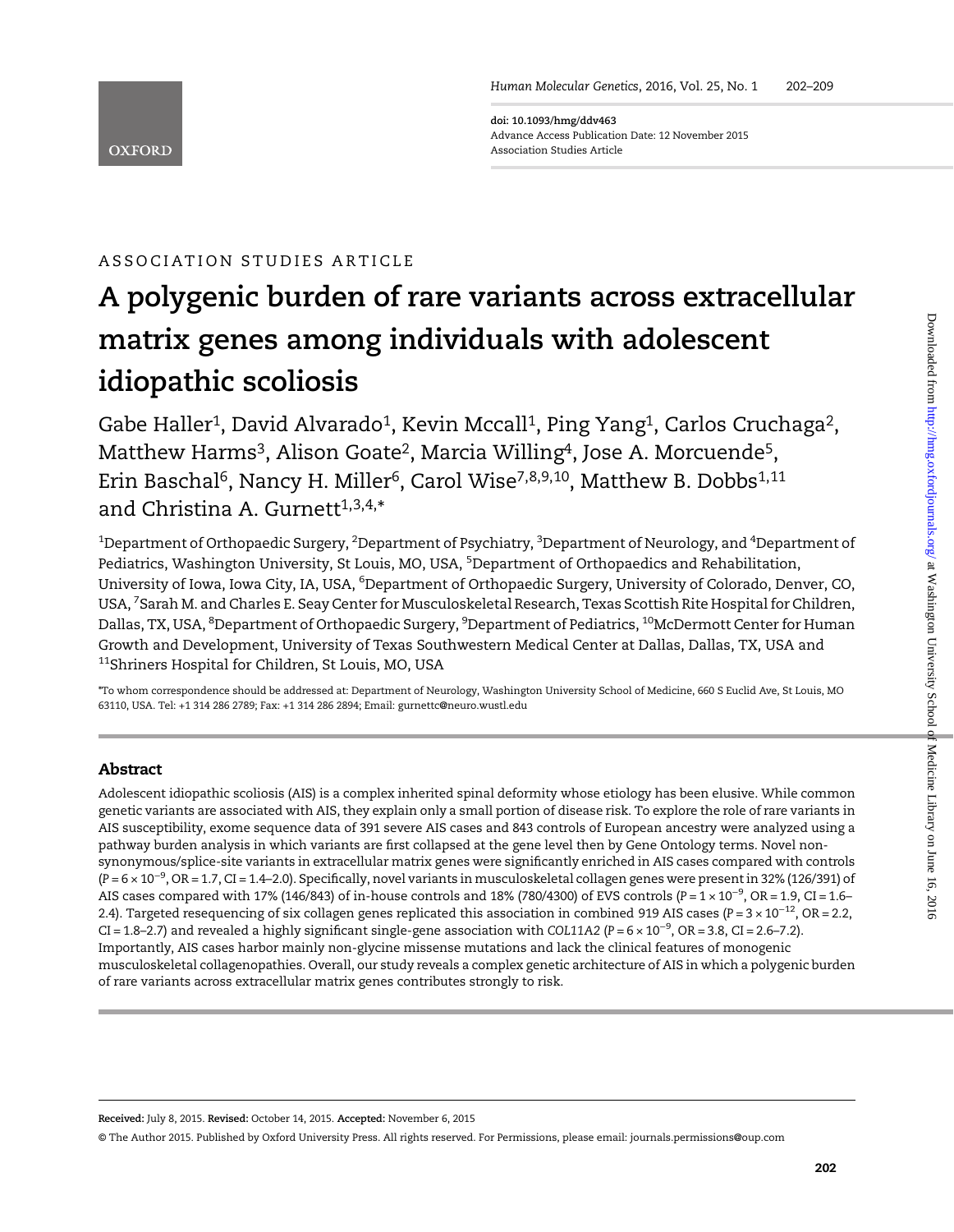## <span id="page-1-0"></span>Introduction

Scoliosis is a common pediatric musculoskeletal disorder. Approximately 0.3% of all children have scoliosis with a spinal curvature of >20° (Cobb angle) requiring treatment [\(1](#page-6-0)), and more than 1 in 10 000 children have severe spine deformity requiring surgery [\(2\)](#page-6-0). Scoliosis may be explained by genetic syndromes or conditions with distinguishing features in addition to scoliosis, including Marfan syndrome, cerebral palsy and muscular dystrophy ([3\)](#page-6-0). However, adolescent idiopathic scoliosis (AIS), which is defined as isolated scoliosis without any underlying diagnosis, represents the largest subset of scoliosis patients.

A genetic predisposition to AIS is evidenced by high rates of concordance in twin studies and increased risk to first-degree relatives of individuals with AIS [\(4](#page-6-0)–[9](#page-6-0)). Despite the description of familial cases, genetic linkage studies have been largely unsuccessful in identifying AIS disease genes. In addition, many studies now support a polygenic inheritance model of AIS [\(9,10](#page-6-0)). Recently published genome-wide association studies revealed associations of AIS with common variants near neural cell adhesion molecules [\(11\)](#page-6-0), ladybird homeobox 1 ([12\)](#page-7-0) and G-protein-coupled receptor 126 [\(13\)](#page-7-0), but these explain only a small proportion of disease heritability. We recently demonstrated that rare variants in the genes underlying Marfan syndrome (FBN1) and congenital contractural arachnodactyly (FBN2) contribute to AIS risk and severity [\(14\)](#page-7-0), suggesting that rare variants may contribute significantly to the genetic architecture of AIS.

#### Results

#### Rare variants in extracellular matrix genes collectively influence AIS risk

To comprehensively explore the role of rare genetic variants in AIS susceptibility, exome sequence data were generated for 391 unrelated AIS cases and 843 unrelated controls of European descent. Gene-burden analysis of novel non-synonymous/splicesite variants was performed across all genes, with novel rare variants defined as being absent from dbSNP 141 (excluding variants submitted solely by EVS). Because no single gene surpassed exome-wide significance ([Supplementary Material, Fig. S1\)](http://hmg.oxfordjournals.org/lookup/suppl/doi:10.1093/hmg/ddv463/-/DC1), we developed a pathway burden analysis framework that, unlike some methods ([15\)](#page-7-0), preserves power by utilizing data from all

genes, not only those with significant single-gene associations. With this method, variants are first collapsed at the gene level and then by Gene Ontology (GO) term membership.

Exome-wide pathway burden analysis yielded a strong association between AIS and novel variants in genes within the GOterms 'Extracellular Matrix Structural Constituent' (P =  $6 \times 10^{-9}$ , OR = 1.7 CI = 1.42–2.02) and 'Extracellular Matrix Disassembly' (P = 9 × 10−<sup>7</sup> , OR = 1.58 CI = 1.33–1.88) [\(Supplementary Material,](http://hmg.oxfordjournals.org/lookup/suppl/doi:10.1093/hmg/ddv463/-/DC1) [Table S1\)](http://hmg.oxfordjournals.org/lookup/suppl/doi:10.1093/hmg/ddv463/-/DC1) when all 1234 exomes were analyzed. Notably, these and several other top associated GO-terms are highly correlated, often consisting of gene lists that are subsets of one another. While the Extracellular Matrix Structural Constituent GO-term includes only a subset of all known extracellular matrix (ECM) genes, its 52 genes fit into several classes ([Supplementary Mater](http://hmg.oxfordjournals.org/lookup/suppl/doi:10.1093/hmg/ddv463/-/DC1)[ial, Table S2](http://hmg.oxfordjournals.org/lookup/suppl/doi:10.1093/hmg/ddv463/-/DC1)). Although the majority of genes within the top ECM GO-term displayed a higher frequency of novel variants among AIS cases compared with controls (41/52 genes; binomial-test P-value =  $3.6 \times 10^{-5}$ ), only fibrillin and collagen genes were significantly associated with AIS risk as individual subgroups (Fig. 1). Even after removal of FBN1 and FBN2 novel variants, which we previously showed are associated with AIS risk ([14](#page-7-0)), 'Extracellular Matrix Structural Constituent' remained associated with AIS (P =  $5 \times 10^{-6}$ , OR = 1.4 CI = 1.2–1.7), with a significant proportion of the association being driven by novel variants in collagen genes. To ensure that these findings were not due to differences in sequencing coverage, we calculated the average genotype missing rate in cases and in-house controls separately [\(Supplementary Material,](http://hmg.oxfordjournals.org/lookup/suppl/doi:10.1093/hmg/ddv463/-/DC1) [Table S3](http://hmg.oxfordjournals.org/lookup/suppl/doi:10.1093/hmg/ddv463/-/DC1)). These results show consistently low missing rates and comparable numbers of novel variants in both AIS cases and controls among genes within the GO-term 'Extracellular Matrix Structural Constituent'. Additionally, there was no association between the number of novel synonymous variants between AIS cases and controls, again suggesting that the observed association with non-synonymous variants is not due to bias in capture of sequencing depth [\(Supplementary Material, Fig. S2](http://hmg.oxfordjournals.org/lookup/suppl/doi:10.1093/hmg/ddv463/-/DC1)).

## Harboring multiple ECM variants influences clinical systemic features and joint hypermobility

The ECM comprises multiple interacting proteins; therefore, we sought to determine if the association with AIS was due to a polygenic effect of having more than one variant in the 52 ECM genes



Figure 1. Genes contributing to the association of AIS with the GO-term: ECM structural constituent. All non-fibrillin, non-collagen genes were collapsed and referred to as 'other'. Associations with specific gene subgroups were performed as for pathway burden analysis, i.e. the number of variants observed across the set of genes were summed and used in a linear regression with AIS status as the outcome variable.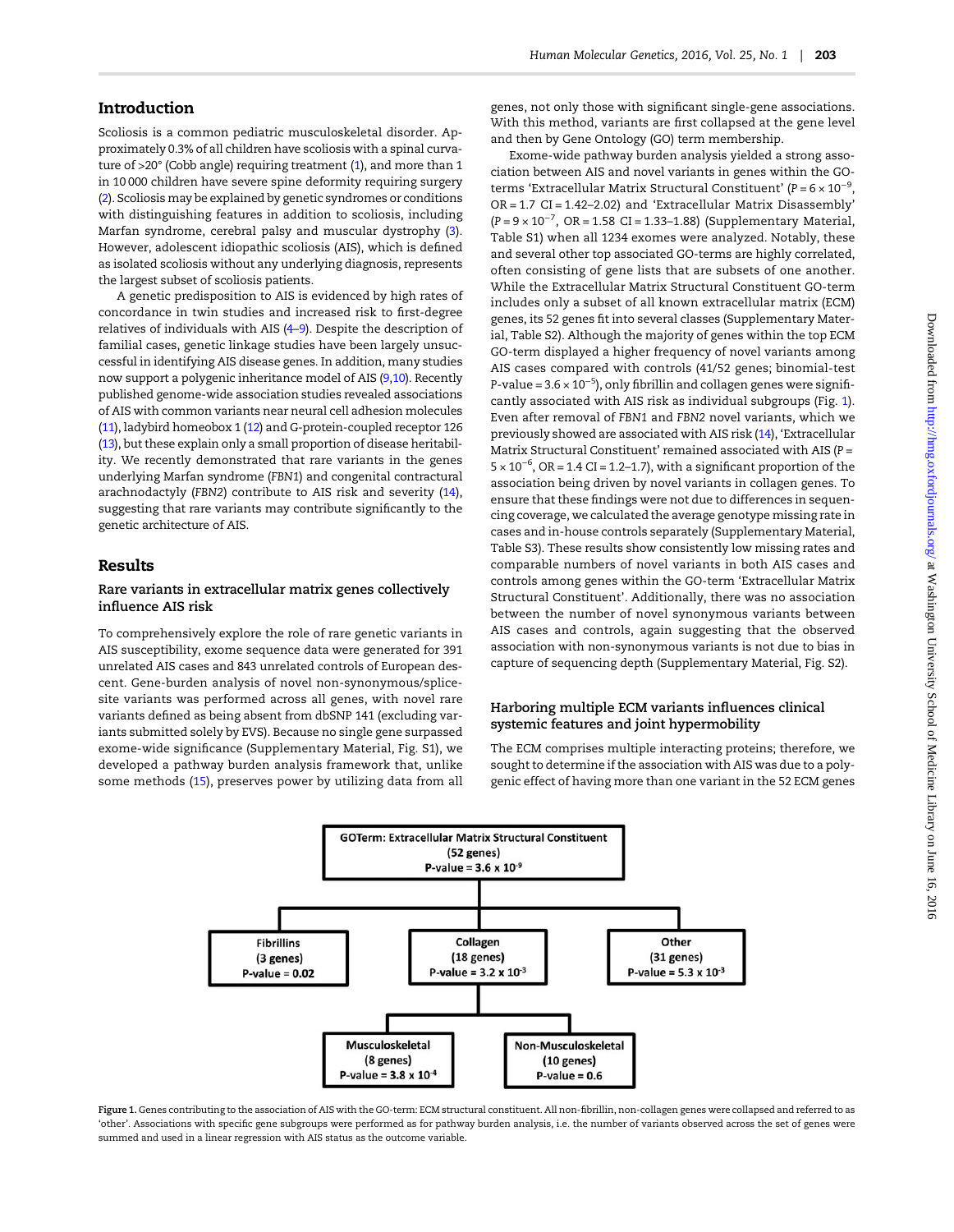

Figure 2. A polygenic burden of novel variants in ECM genes is associated with AIS and correlates with Ghent systemic feature scores and joint hypermobility (A) AIS cases have more non-synonymous variants in genes within the 'Extracellular Matrix Structural Constituent' GO-term compared with controls (Fisher's exact test P-value = 6 × 10−<sup>9</sup> ). (B) AIS prevalence increases with every additional novel variant. The blue line represents the population prevalence of 3% for individuals with scoliosis Cobb angle >10°. (C) Ghent systemic feature score and Beighton hypermobility scores are higher in AIS cases with ≥2 novel variants in genes in the 'Extracellular Matrix Structural Constituent' GO-term compared with AIS cases with <2 novel variants. None of the individuals in the AIS cohort were diagnosed with any known connective tissue disorder, including Marfan syndrome, Ehlers–Danlos syndrome or Stickler syndrome.

within this GO-term. On average, significantly more ECM gene novel variants were observed in the AIS cohort compared with controls (0.9 versus 0.6 variants per person, P =  $6 \times 10^{-9}$ ) (Fig. 2A) with increased risk for every additional novel variant (Fig. 2B). Clinical evaluations revealed that AIS cases with ≥2 novel variants in ECM genes had slightly higher Ghent systemic feature scores ([16\)](#page-7-0) (Marfan syndrome diagnostic criteria) (3.0 versus 2.5,  $P = 0.03$ ) (Fig. 2C) and Beighton joint hypermobility scores [\(17\)](#page-7-0) (1.7 versus 0.9,  $P = 0.01$ ) compared with individuals with  $<$ 2 variants (Fig. 2D). However, very few individuals exhibited scores high enough to warrant screening for connective tissue disorders (Ghent systemic feature score >7 and Beighton score >5) ([16,17\)](#page-7-0) and none met criteria for these disorders. These data suggest that the polygenic accumulation of multiple novel variants across a large set of ECM genes, only some of which are contained within the top GO-term, contributes not only to AIS risk but also increases joint hypermobility and other clinical features known to correlate with ECM dysfunction.

#### Rare variants in musculoskeletal collagen genes are associated with AIS

Because collagens were the most significant gene class within our top AIS-associated ECM GO term (Fig. [1\)](#page-1-0), we expanded our analysis to investigate the frequency of novel variants in all 42 known autosomal collagen genes, only 18 of which were included in the top-ranked ECM GO term. Compared with controls, AIS cases had a greater frequency of novel non-synonymous variants in 14 of the 17 collagen genes known to cause Mendelian musculoskeletal collagenopathies (Table [1\)](#page-3-0) (binomial-test P-value = 0.01), suggesting that only a subset of collagen genes, predominantly those that form highly interconnected networks of fibrils within the ECM ([18](#page-7-0)), contribute to AIS risk. Overall, 32% (126/ 391) of AIS cases had novel non-synonymous or splice-site variants in these 17 musculoskeletal collagen genes compared with 17% (146/843) of controls ( $P = 3 \times 10^{-8}$ , OR = 2.0 CI = 1.6–2.7) and 18% (780/4300) of individuals of European descent in the NHLBI Exome Variant Server (EVS) (P =  $1 \times 10^{-9}$ , OR = 1.9 CI = 1.6– 2.4) (Table [1\)](#page-3-0) (variants listed in [Supplementary Material, Table S4\)](http://hmg.oxfordjournals.org/lookup/suppl/doi:10.1093/hmg/ddv463/-/DC1). As expected, there was no difference in the combined frequency of novel synonymous variants in the 17 musculoskeletal collagen genes [\(Supplementary Material, Table S5\)](http://hmg.oxfordjournals.org/lookup/suppl/doi:10.1093/hmg/ddv463/-/DC1), or in novel non-synonymous/splice-site variants in the 24 non-musculoskeletal collagen genes [\(Supplementary Material, Table S6\)](http://hmg.oxfordjournals.org/lookup/suppl/doi:10.1093/hmg/ddv463/-/DC1) between AIS cases and controls. We also observed no differences between the frequency of novel non-synonymous/splice-site variants among in-house controls and EVS controls at these collagen genes, suggesting that our analysis pipeline is comparable to that used for EVS individuals and that any differences in ethnicity (i.e. European subgroups) between our cohorts and the EVS cohort are minimal.

#### Replication of musculoskeletal collagen gene-burden associations

To replicate our collagen association results, we sequenced a subset of six musculoskeletal collagen genes (COL2A1, COL3A1, COL5A2, COL6A3, COL11A1 and COL11A2) that showed associations or large numbers of carriers in the initial screen. These genes were sequenced in an independent cohort of 435 AIS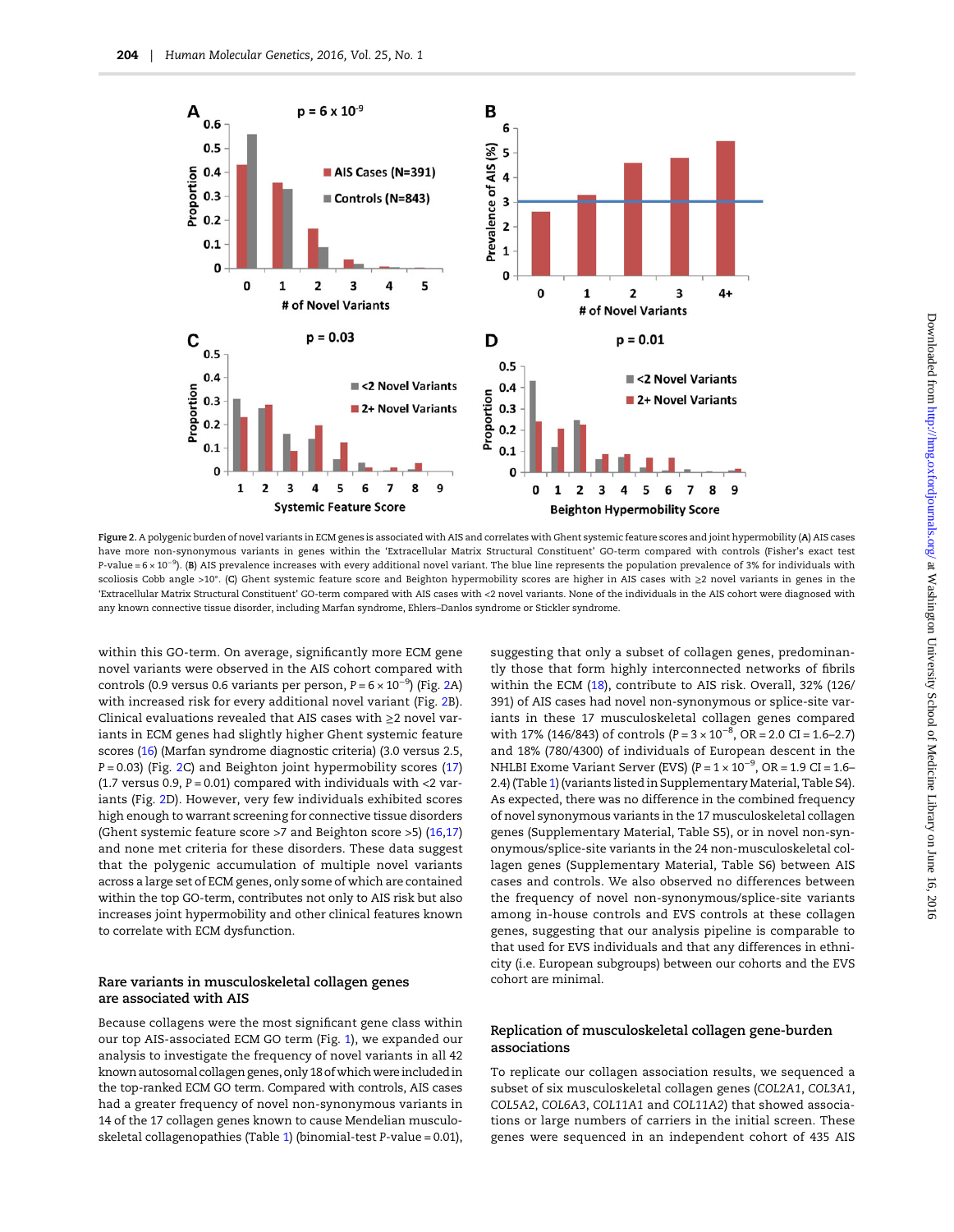<span id="page-3-0"></span>Table 1. AIS is associated with novel variants in musculoskeletal collagen genes

|         | AIS cases $(n = 391)$ | In-house controls<br>P-value<br>$n = 843$ |                    | EVS controls<br>$n = 4300$ | Odds ratio (95% CI) | P-value            |
|---------|-----------------------|-------------------------------------------|--------------------|----------------------------|---------------------|--------------------|
|         |                       |                                           |                    |                            |                     |                    |
| COL1A1  | 5(1.3%)               | 10 (1.1%)                                 | 0.59               | 27 (0.6%)                  | $1.9(0.57 - 5.1)$   | 0.2                |
| COL1A2  | 4(1%)                 | 6(0.7%)                                   | 0.44               | 40 (0.9%)                  | $1.0(0.26 - 2.8)$   | 0.79               |
| COL2A1  | 8(2%)                 | 6(0.7%)                                   | 0.05               | 41 (1%)                    | $2.0(0.81 - 4.4)$   | 0.07               |
| COL3A1  | 6(1.5%)               | $3(0.4\%)$                                | 0.04               | 32 (0.7%)                  | $1.9(0.65 - 1.14)$  | 0.14               |
| COL5A1  | 9(2.3%)               | 14 (1.7%)                                 | 0.34               | 78 (1.8%)                  | $1.2(0.5-2.4)$      | 0.57               |
| COL5A2  | 11 (2.8%)             | 9(1.1%)                                   | 0.04               | 47 (1.1%)                  | $2.4(1.1-4.8)$      | 0.02               |
| COL5A3  | 11 (2.8%)             | 5(0.6%)                                   | 0.003              | 47 (1.1%)                  | $2.4(1.1-4.8)$      | 0.02               |
| COL6A1  | 6(1.5%)               | 6(0.7%)                                   | 0.17               | 54 (1.3%)                  | $1.1(0.4-2.7)$      | 0.65               |
| COL6A2  | 6(1.5%)               | 13 (1.5%)                                 | 0.64               | 75 (1.7%)                  | $0.84(0.29 - 1.89)$ | 0.84               |
| COL6A3  | 18 (4.6%)             | 26 (3.1%)                                 | 0.17               | 118 (2.7%)                 | $1.6(0.9-2.6)$      | 0.09               |
| COL9A1  | 1(0.3%)               | $9(1.1\%)$                                | 0.98               | 34 (0.8%)                  | $0.3(0.01-1.8)$     | 0.36               |
| COL9A2  | 4(1%)                 | $1(0.1\%)$                                | 0.04               | 14 (0.3%)                  | $2.9(0.7-9.4)$      | 0.07               |
| COL9A3  | 7(1.8%)               | $8(0.9\%)$                                | 0.19               | 27 (0.6%)                  | $2.68(0.98 - 6.3)$  | 0.03               |
| COL10A1 | 1(0.3%)               | $3(0.4\%)$                                | 0.8                | 23 (0.5%)                  | $0.45(0.01 - 2.8)$  | 0.72               |
| COL11A1 | 9(2.3%)               | $8(0.9\%)$                                | 0.07               | 43 (1%)                    | $2.2(0.9-4.5)$      | 0.05               |
| COL11A2 | 11 (2.8%)             | 9(1.1%)                                   | 0.04               | 29 (0.7%)                  | $3.9(1.8 - 8.1)$    | $5 \times 10^{-4}$ |
| COL12A1 | 9(2.3%)               | 10 (1.2%)                                 | 0.14               | 51 (1.2%)                  | $1.8(0.8-3.8)$      | 0.11               |
| Total   | 126 (32%)             | 146 (17%)                                 | $3 \times 10^{-8}$ | 780 (18%)                  | $1.9(1.6-2.4)$      | $2 \times 10^{-9}$ |

Shown are minor allele counts for each gene with carrier percentages in parenthesis. P-values were calculated using a two-sided Fisher's exact test. Odds ratios are calculated for AIS cases versus EVS controls. EVS, NHLBI Exome Variant Server. Significant P-values before multiple test correction are in bold.

| Table 2. Replication of AIS association with novel variants in six resequenced collagen genes |  |  |  |  |  |
|-----------------------------------------------------------------------------------------------|--|--|--|--|--|
|-----------------------------------------------------------------------------------------------|--|--|--|--|--|

|                  | Controls              | Cohort I (Exomes)        |                                    |                                          | Cohort II (MDiGS)        |                                    |                                          | Combined                 |                                    |                                           |
|------------------|-----------------------|--------------------------|------------------------------------|------------------------------------------|--------------------------|------------------------------------|------------------------------------------|--------------------------|------------------------------------|-------------------------------------------|
|                  | $(n = 5143)$          | AIS cases<br>$(n = 391)$ | Odds ratio<br>(95% CI)             | P-value                                  | AIS cases<br>$(n = 435)$ | Odds ratio<br>(95% CI)             | P-value                                  | AIS cases<br>$(n = 919)$ | Odds ratio<br>(95% CI)             | P-value                                   |
| COL2A1           | 47 (0.9%)             | 8(2%)                    | $2.3(0.9-4.8)$                     | 0.06                                     | 7(1.6%)                  | $1.8(0.7-4.0)$                     | 0.19                                     | 15 (1.8%)                | $2.0(1.0-3.6)$                     | 0.02                                      |
| COL3A1           | 35 (0.7%)             | 6(1.5%)                  | $2.3(0.77 - 5.5)$                  | 0.07                                     | $4(0.9\%)$               | $1.0(0.2 - 3.2)$                   | 1                                        | 10 (1.1%)                | $1.8(0.8-3.7)$                     | 0.12                                      |
| COL5A2           | 49 (1%)               | 11 (2.8%)                | $3.0(1.4-5.8)$                     | $2 \times 10^{-3}$                       | 6(1.4%)                  | $1.5(0.5-3.4)$                     | 0.44                                     | 17(2.1%)                 | $2.2(1.2-3.8)$                     | 0.01                                      |
| COL6A3           | 151 (2.9%)            | 18 (4.6%)                | $1.6(0.90-2.6)$                    | 0.07                                     | 21 (4.8%)                | $1.7(0.99 - 2.6)$                  | 0.04                                     | 39 (4.7%)                | $1.6(1.1-2.3)$                     | 0.01                                      |
| COL11A1          | 51 (1%)               | 9(2.3%)                  | $2.3(1.0-4.8)$                     | 0.04                                     | $8(1.8\%)$               | $1.9(0.76 - 4.0)$                  | 0.13                                     | 17(2.1%)                 | $2.1(1.1-3.7)$                     | 0.01                                      |
| COL11A2<br>Total | 38 (0.7%)<br>371 (7%) | 11 (2.8%)<br>63 (16%)    | $3.8(1.8 - 7.7)$<br>$2.3(1.7-3.1)$ | $5 \times 10^{-4}$<br>$3 \times 10^{-8}$ | 12 (2.8%)<br>58 (13%)    | $3.8(1.8 - 7.4)$<br>$2.0(1.5-2.7)$ | $4 \times 10^{-4}$<br>$7 \times 10^{-5}$ | 23 (2.8%)<br>121 (15%)   | $4.3(2.6 - 7.2)$<br>$2.2(1.8-2.7)$ | $6 \times 10^{-9}$<br>$3 \times 10^{-12}$ |

Shown are minor allele carriers for novel variants with percentages in parentheses. P-values were calculated using Fisher's exact test. For the combined analysis, famSKAT was used to incorporate genotype information from all available AIS cases and their relatives (total n = 919). All P-values are versus combined in-house and EVS controls  $(n = 5143)$ .

cases of European descent (Cohort II) using our BAC-based Multiplex Direct Genomic Selection (MDiGS) targeted re-sequencing method ([19](#page-7-0)). Genotypes called using this resequencing method were extensively validated previously [\(14,19](#page-7-0)) and we validated 35/35 randomly selected novel non-synonymous variants observed across the six sequenced genes using Sanger sequencing. The proportion of musculoskeletal collagen novel non-synonymous variant carriers in the AIS cohort II (13%; 58/435) was similar to the AIS exome discovery cohort I (16%; 63/391) and much higher than controls (7%; 371/5143) (Table 2). In order to maximize power, all available family members of variant carriers were Sanger sequenced and included in the analysis of the combined sample after controlling for relatedness using famSKAT. In the combined data set, novel variants in these six resequenced collagen genes occurred at a significantly higher frequency in AIS cases (121/826; 15%) ( $P = 3 \times 10^{-12}$ , OR = 2.2, CI = 1.8–2.7).

#### Novel variants in COL11A2 increase risk of AIS

When burden analysis was performed on each of the six musculoskeletal collagen genes individually in the replication cohort, a higher frequency of novel variants was seen in AIS cases compared with controls, with strongest replication of the association with COL11A2 ( $P = 4 \times 10^{-4}$ , OR = 3.8, CI = 1.8–7.4) (Table 2). For the combined sample, COL11A2 ( $P = 2 \times 10^{-9}$ , OR = 3.8, CI = 2.2–6.6) well surpassing the exome-wide significant P-value threshold of 2.5 × 10<sup>-6</sup> required to correct for multiple comparisons for 20000 genes. COL11A2 encodes a fibrillar collagen that has previously been associated with rare cases of dominant and recessively inherited osteochondrodysplasia, otospondylomegaepiphyseal (OSMED) as well as non-syndromic sensorineural hearing impairment [\(20](#page-7-0)–[22\)](#page-7-0). COL11A2 mutations are also a minor cause of Stickler syndrome, having been described in only a few cases ([20,23](#page-7-0)). As the majority of pathogenic mutations in collagen genes reside within the triple-helical regions critical for trimerization, we compared the frequency of variants within the triple-helical domain and the non-helical domains separately. We find that both the triple-helical and non-triple-helical regions harbor increased numbers of novel non-synonymous variants in AIS cases compared with controls (P = 0.003 and  $2.5 \times 10^{-4}$ , respectively). In addition to the higher frequency of COL11A2 novel variants in AIS cases compared with controls (Fig. [3A](#page-4-0)), support for COL11A2 in isolated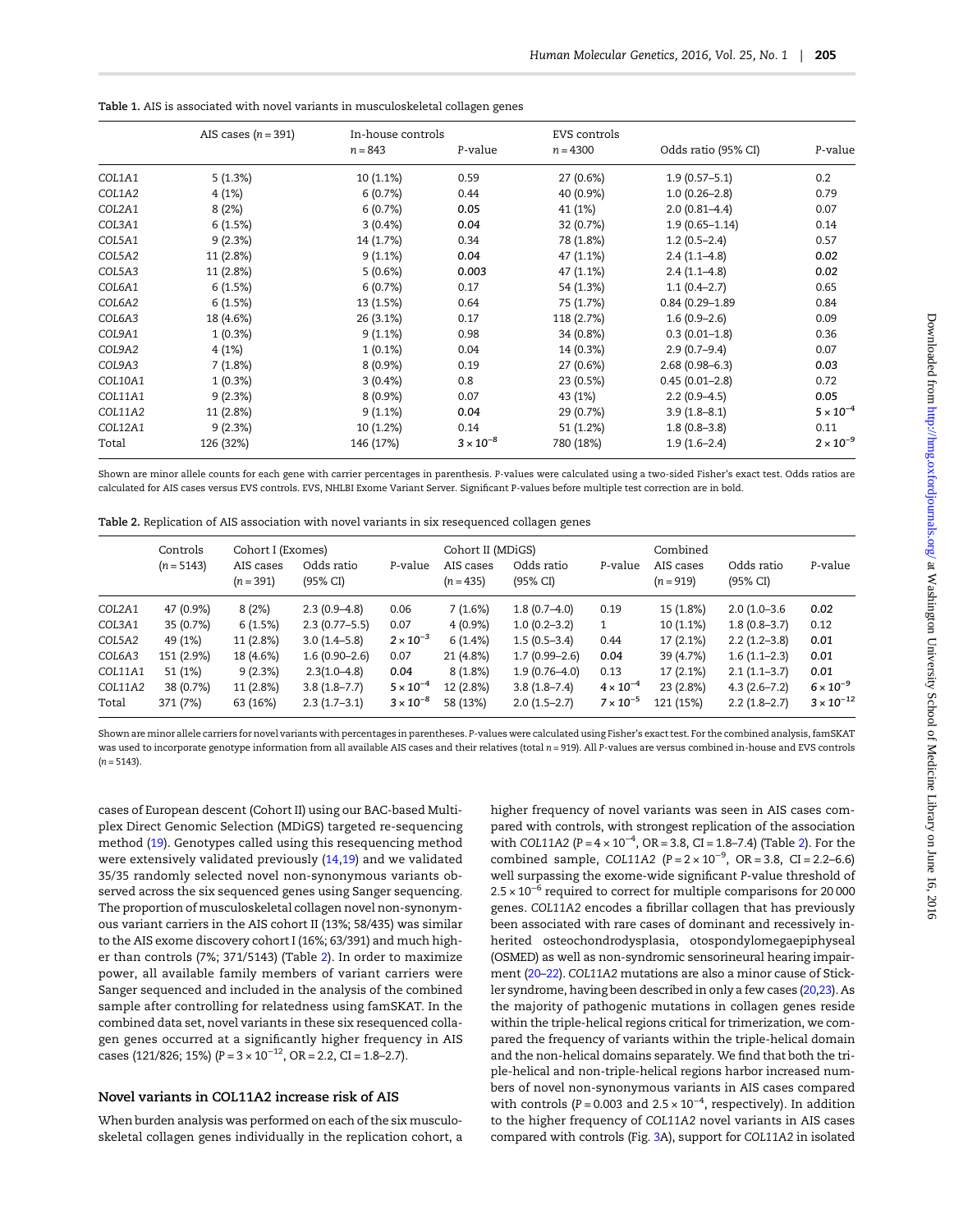<span id="page-4-0"></span>

Figure 3. Novel COL11A2 variants are enriched in AIS cases and segregate with AIS in families. (A) Novel non-synonymous/splice-site variants observed in AIS cases (black lines on bottom) and in-house controls (grey lines on top). Glycine altering variants within the triple-helical region are bolded. Blue, thrombospondin domains; green, C-terminal propeptides. (B) Segregation of COL11A2 variants in families with multiple affected individuals. Black is braced or surgically treated AIS. Grey is joint hypermobility.

AIS pathogenesis is provided by the segregation of COL11A2 nonglycine missense variants with AIS in four families (Fig. 3B), and absence of cleft palate, Robin sequence, facial dysmorphism, hearing loss or other features of Stickler syndrome in all of our AIS cases and their family members [\(Supplementary Material,](http://hmg.oxfordjournals.org/lookup/suppl/doi:10.1093/hmg/ddv463/-/DC1) [Table S7](http://hmg.oxfordjournals.org/lookup/suppl/doi:10.1093/hmg/ddv463/-/DC1)). Because few of our AIS COL11A2 variants were insertions, deletions, nonsense or glycine-altering missense variants that are typically associated with these more severe disorders, our data suggest a genotype–phenotype correlation, with missense variants being associated with an isolated AIS phenotype.

### Novel variants in ECM genes observed in AIS are less deleterious than mutations observed in Mendelian collagenopathies

Further support for a genotype–phenotype correlation is provided by the smaller proportion of coding-indels, nonsense, splice-site altering or glycine-altering missense mutations within the triplehelical regions of six collagen genes associated with Ehlers–Danlos syndrome (COL1A1, COL1A2, COL3A1, COL5A1, COL5A2 and COL5A3) among exome-sequenced AIS cases (17%; 8/46) compared with those reported in Ehlers–Danlos syndrome (95%; 606/641) ([http](http://www.le.ac.uk/ge/collagen/) [://www.le.ac.uk/ge/collagen/\)](http://www.le.ac.uk/ge/collagen/) (P < 10<sup>−</sup>120) (Fig. [4A](#page-5-0)). In fact, non-glycine missense mutations drive the association between novel variants in musculoskeletal collagen genes and AIS, with the association remaining strong even when only non-glycine missense variants are included in the analysis ( $P = 3 \times 10^{-6}$  versus in-house controls and  $P = 2 \times 10^{-8}$  versus EVS). Furthermore, functional algorithms predicted novel collagen variants in AIS cases to be less damaging on average compared with EDS mutations, and similarly damaging as novel variants identified in our in-house controls (Fig. [4](#page-5-0)B and [Supplementary Material, Fig. S3](http://hmg.oxfordjournals.org/lookup/suppl/doi:10.1093/hmg/ddv463/-/DC1)). Clinical features also support a correlation of less damaging variants with isolated AIS, as none of our AIS carriers had clinical features associated with the Mendelian collagenopathies ([Supplementary Material,](http://hmg.oxfordjournals.org/lookup/suppl/doi:10.1093/hmg/ddv463/-/DC1) [Table S7](http://hmg.oxfordjournals.org/lookup/suppl/doi:10.1093/hmg/ddv463/-/DC1)). Our demonstration that variants observed in AIS are less damaging than those found in Mendelian disease is also consistent with complex polygenic inheritance in which an accumulation of minor variants contributes to disease risk.

### Discussion

ECM proteins are the most abundant proteins in the human body ([24](#page-7-0)) and have already been linked to many monogenic human diseases. Although our data show that specific ECM genes, including COL11A2, contribute more significantly to AIS risk than others, what is equally striking is the combined impact of variants in ECM genes as a class on AIS susceptibility. Not only do the majority of genes within this group contribute to AIS risk, but risk increases proportionally with the number of variants within an individual. Demonstration of the collective effect of multiple rare variants across ECM genes on AIS risk fits with a polygenic burden disease model first described nearly 100 years ago by Fisher [\(25](#page-7-0)). Furthermore, as monogenic collagenopathies are associated with a spectrum of skeletal features, including clubfoot, cleft palate, hip dysplasia and pectus excavatum in addition to scoliosis, we hypothesize that the model of polygenic inheritance of rare ECM variants shown here for AIS will also apply to these isolated disorders, with each gene contributing different proportions.

In conclusion, genome-wide pathway burden analysis of exome sequence data identifies ECM genes as a major class of genes contributing to the polygenic inheritance of AIS. More specifically, novel coding variants in musculoskeletal collagen genes increase AIS risk by >2-fold with those in COL11A2 being most strongly associated. Importantly, while damaging mutations in collagen genes have been long known to cause Mendelian disorders, our study demonstrates a role for less damaging mutations in isolated AIS consistent with complex and polygenic inheritance. These findings are of particular clinical importance because accurate prediction of scoliosis risk is needed to enable early intervention and personalized treatment strategies for AIS.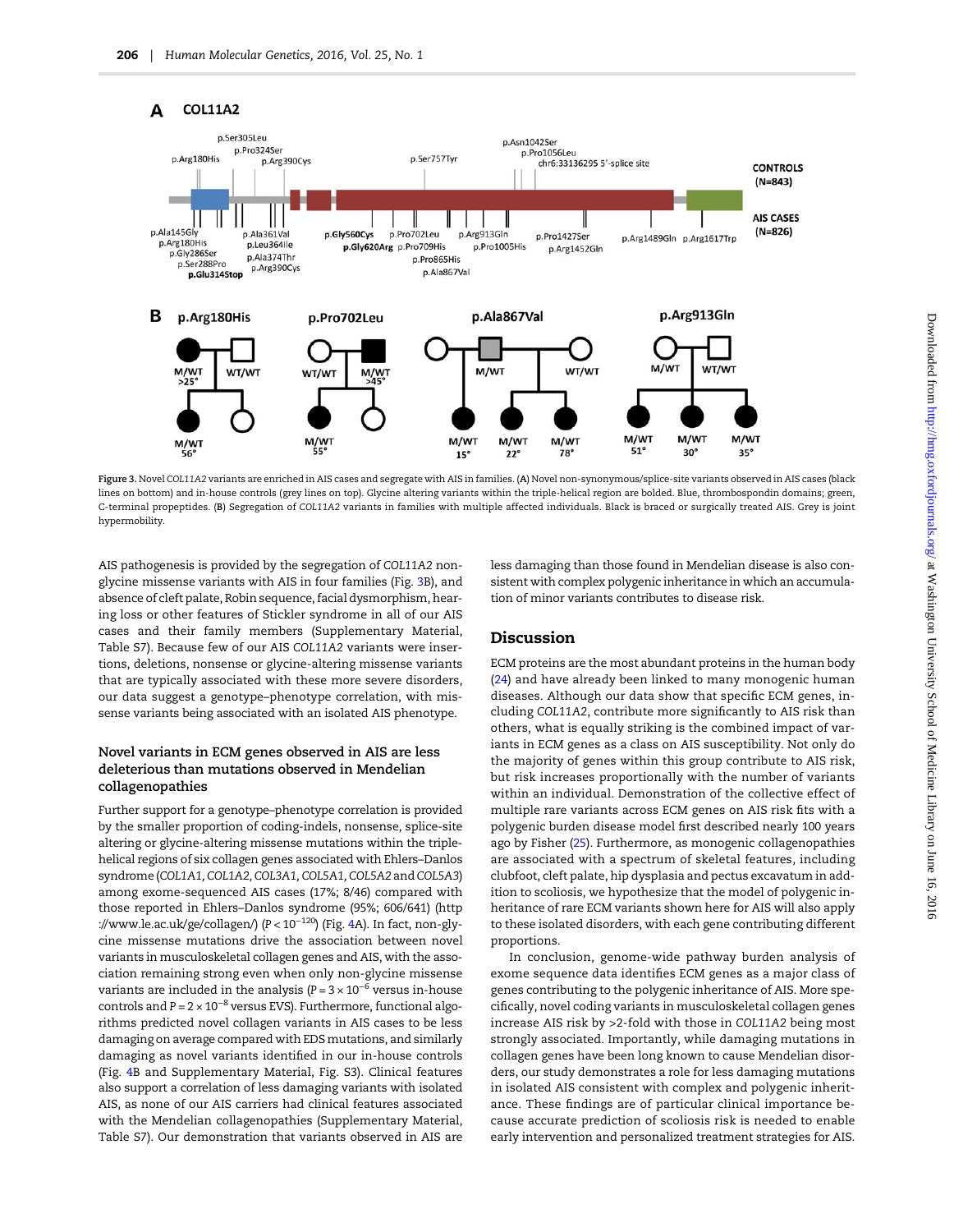<span id="page-5-0"></span>

Figure 4. Novel collagen variants identified in AIS cases are less damaging than those reported in Ehlers–Danlos syndrome. (A) Variant class distribution of novel coding variants observed in six Ehlers–Danlos syndrome (EDS) genes (COL1A1, COL1A2, COL3A1, COL5A1, COL5A2 and COL5A3) in AIS cases (n = 46), EVS controls (n = 47) or reported in EDS (n = 1171) ([http://www.le.ac.uk/ge/collagen/\)](http://www.le.ac.uk/ge/collagen/). (B) Three functional prediction algorithms report EDS variants to be more deleterious than variants in AIS cases or controls. \*\*\*P < 10<sup>−</sup>16.

## Methods

#### AIS subjects

Exome sequencing cohort (cohort I) comprised AIS cases recruited from St Louis Children's Hospital and Shriners Hospital for Children—St Louis. The average age of these patients was 20, 83% were female and the average Cobb angle was 54°. Cohort II comprised AIS cases recruited from St Louis Children's Hospital, Shriners Hospital for Children, Texas Scottish Rite Hospital, University of Colorado and University of Iowa. The average age of these patients was 20, 82% were female and the average Cobb angle was 52°. All patients had Cobb angles ≥10° and were of European ancestry. Patients with developmental delay, multiple congenital anomalies or known underlying medical disorders or connective tissue disorder were excluded. Beighton hypermobility scores [\(17](#page-7-0)) and Ghent scores [\(16\)](#page-7-0) were also recorded for patients recruited from St Louis Children's Hospital and Shriners Hospital for Children—St Louis.

### Control cohorts

In-house controls consisted of unrelated healthy individuals or patients ascertained for conditions other than scoliosis (i.e. Alzheimer's disease or Amyotrophic Lateral Sclerosis). As the population prevalence of scoliosis with spinal curves ≥10° is ∼3%, we estimate that at most 24 control individuals in our in-house control cohort would have scoliosis to the extent required to be considered a case. All in-house controls were of European ancestry. Additional control data were derived from the National Heart, Lung, and Blood Institute (NHLBI) GO Exome Sequencing Project [(Exome Variant Server, NHLBI GO Exome Sequencing Project (ESP), Seattle, WA, USA (URL:<http://evs.gs.washington.edu/EVS/>, accessed February 2015)].

#### Sequencing analysis and validation

AIS cases and in-house control DNA were both captured with Agilent and sequenced at GTAC using similar methodologies. For both cases and controls, next-generation sequencing reads were aligned to hg19 human reference sequence (Genome Reference Consortium Human Build 37) using Novoalign software (Novocraft Technologies, Selangor, Malaysia). For both exome and MDiGS sequencing data, only individuals with >95% of captured nucleotide positions covered with at least eight sequencing reads were used in subsequent analyses. Additionally, variant were only included in subsequent analyses if >80% of both cases and controls were covered >8× at that position. Variant calling was done using SAMtools [\(26\)](#page-7-0) for each individual separately and merged using vcftools ([27\)](#page-7-0). Variants were annotated using SeattleSeq Annotation 137 [\(28\)](#page-7-0). Additionally, all low-quality variants (phred-scaled quality score <30 or genotype quality score <75) were excluded from analyses. Novel missense/nonsense/splicesite changes in collagen genes were validated via Sanger sequencing using an ABI 3730 Sequencer (Life Technologies, Carlsbad, CA, USA).

#### Targeted resequencing

Targeted resequencing of six collagen genes (COL2A1, COL3A1, COL5A2, COL6A3, COL11A1 and COL11A2) was performed using the Multiplexed Direct Genomic Selection (MDiGS) method as previously described ([19](#page-7-0)). Six bacterial artificial chromosomes (BACs) spanning the coding regions of COL2A1 [RP11-805I19 (chr12:48236980–48428284)], COL5A2 and COL3A1 [RP11-844M2 (chr2:189805929–189986514)], COL6A3 [RP11-66F3 (chr2:238145641– 238332665)], COL11A1 [RP11-644O22 (chr1:103285556–103479392) and RP11-483E5 (chr1:103471921–103612378)] and COL11A2 [CTD-2054I15 (chr6:33092626–33234941)] were purchased from either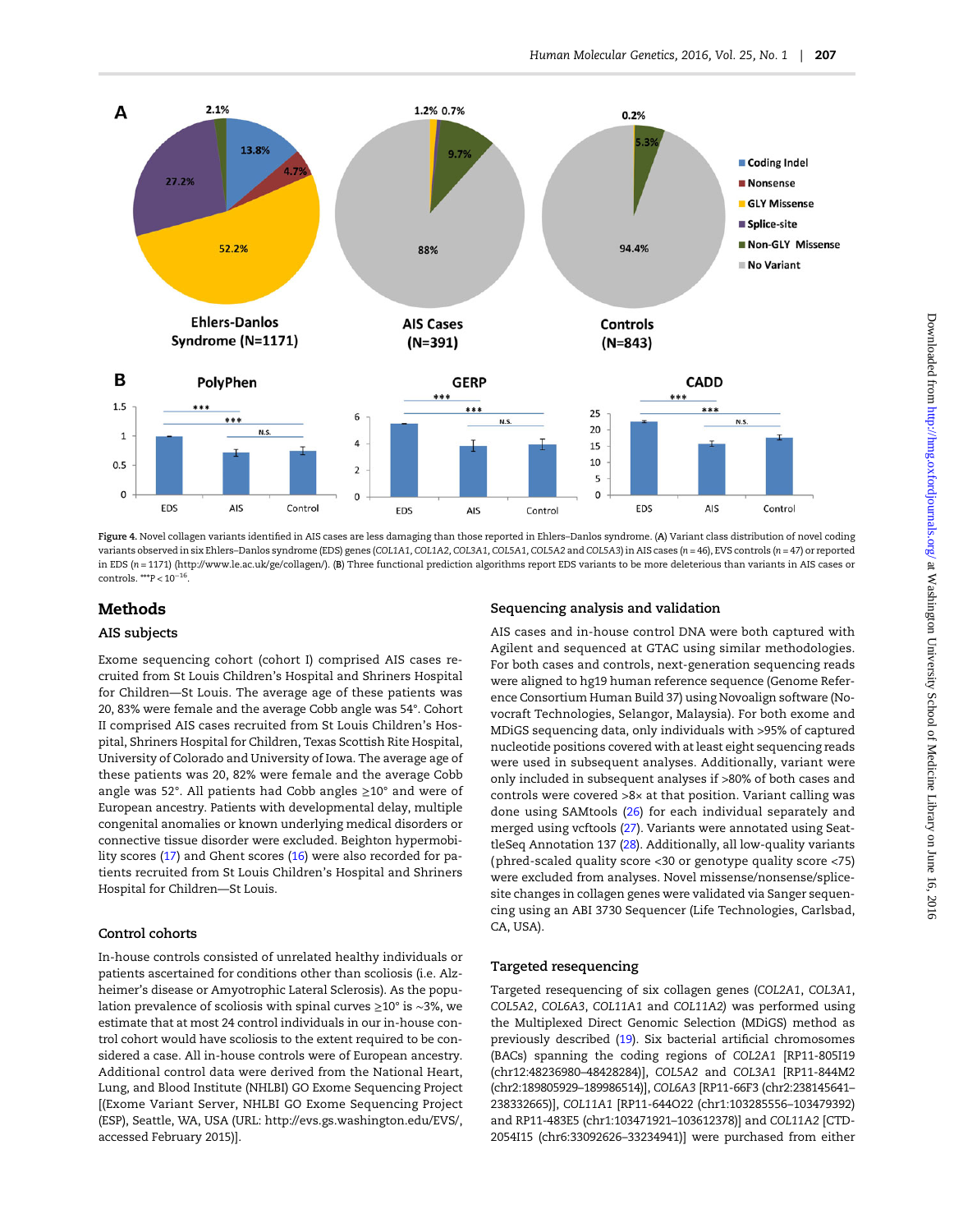<span id="page-6-0"></span>Millipore or BACPAC and used as baits. Indexed samples were pooled in batches of 48–96 prior to capture. BACs were biotinylated using nick translation with biotin-16-dUTP (Roche). Pooled samples were then hybridized with biotinylated BACs and sequenced on one lane of a MiSeq (Illumina).

#### Pathway burden analysis

Only novel variants were included in pathway burden analysis. First, non-synonymous/splice-site variants within a gene were collapsed to obtain the number of novel (not present in dbSNP 141 or submitted by EVS only) variants per gene. The numbers of variants within groups of genes are then summed based on membership within a given GO-term and used as the dependent variable in a linear regression. GO-terms were obtained from the UniProt Knowledgebase (<http://www.uniprot.org/help/uniprotkb>).

#### Statistical analysis

To reduce the risk of population stratification, only cases and controls with principal components confirmed European ancestry were included. Principal components were calculated using EIGENSTRAT [\(29](#page-7-0)) from whole-exome SNP data using all common (MAF > 10%) SNPs or all common SNPs present within the MDIGs captured regions for individuals with collagen resequencing data only to ensure the accuracy of self-reported race ([Supplementary](http://hmg.oxfordjournals.org/lookup/suppl/doi:10.1093/hmg/ddv463/-/DC1) [Material, Fig. S4](http://hmg.oxfordjournals.org/lookup/suppl/doi:10.1093/hmg/ddv463/-/DC1)). For statistical analysis of exome sequencing data, affected individuals from cohorts I and II (discovery and replication cohorts) were compared with exome controls, EVS controls or combined exome and EVS controls. For individual genes and for collapsed collagen association analyses, Fisher's exact tests were performed using R to compare the frequency of novel variants in cases and controls. The Wilcoxon ranksum tests were performed using R to compare the average Ghent systemic feature score and Beighton hypermobility score among AIS cases who are carriers of 2+ or <2 novel nonsynonymous/splice-site variants in the GO-term: ECM Structural Constituent gene set. The prevalence of AIS among carriers of differing numbers of novel non-synonymous/splice-site variants in musculoskeletal collagen genes or novel non-synonymous variants musculoskeletal collagen genes was calculated assuming a population prevalence of AIS of 3% (1) according to the formula  $P(ALS \mid # \text{ of variants}) = P(\text{\# of variants} \mid AIS) \times P(ALS)/P$ (# of variants).

## Supplementary Material

[Supplementary Material is available at](http://hmg.oxfordjournals.org/lookup/suppl/doi:10.1093/hmg/ddv463/-/DC1) HMG online.

## Acknowledgements

We thank the patients and their families for their role in this work. We thank Drs Scott Luhmann, Lawrence Lenke and Keith Bridwell for allowing us to recruit patients from their clinics at Washington University. We thank the Genome Technology Access Center in the Department of Genetics at Washington University School of Medicine for help with genomic analysis.

Conflict of Interest statement. None declared.

## Funding

This research was supported by Shriners Hospital for Children Research Grants, the University of Missouri Spinal Cord Injury Research Program, the Victor McKusick Fellowship of the Marfan Foundation (DA), and the Children's Discovery Institute of St Louis Children's Hospital and Washington University (CAG) and by the National Institutes of Health (NICHD award R01HD052973), the TSRHC Research Fund, Crystal Charity Ball and Scoliosis Research Society (CAW). The Center is partially supported by NCI Cancer Center Support Grant #P30 CA91842 to the Siteman Cancer Center and by ICTS/CTSA Grant #UL1RR024992 from the National Center for Research Resources (NCRR), a component of the NIH (National Institute of Health) and NIH Roadmap for Medical Research. Computations were performed using the facilities of the Washington University Center for High Performance Computing, which were partially funded by NIH grants 1S10RR022984-01A1 and 1S10OD018091-01. C.C. and A.G. contributed exomes for use as controls funded under grants R01- AG044546, R01-AG035083 and the Alzheimer Association (NIRG-11-200110). This research was conducted while C.C. was a recipient of a New Investigator Award in Alzheimer's disease from the American Federation for Aging Research. Additional control samples were obtained from the NHLBI GO ESP and its ongoing studies which produced and provided exome variant calls for comparison: the Lung GO Sequencing Project (HL-102923), the WHI Sequencing Project (HL-102924), the BroadGOSequencing Project (HL-102925), the Seattle GO Sequencing Project (HL-102926) and the Heart GO Sequencing Project (HL-103010). The Research reported in this publication was also supported by the Washington University Institute of Clinical and Translational Sciences grant UL1 TR000448 from the National Center for Advancing Translational Sciences (NCATS) of the NIH.

#### References

- 1. Rogala, E.J., Drummond, D.S. and Gurr, J. (1978) Scoliosis: incidence and natural history. A prospective epidemiological study. J. Bone Joint Surg. Am., 60, 173–176.
- 2. Martin, C.T., Pugely, A.J., Gao, Y., Mendoza-Lattes, S.A., Ilgenfritz, R.M., Callaghan, J.J. and Weinstein, S.L. (2014) Increasing hospital charges for adolescent idiopathic scoliosis in the United States. Spine, 39, 1676–1682.
- 3. Weinstein, S.L., Dolan, L.A., Cheng, J.C., Danielsson, A. and Morcuende, J.A. (2008) Adolescent idiopathic scoliosis. Lancet, 371, 1527–1537.
- 4. Gorman, K.F., Julien, C. and Moreau, A. (2012) The genetic epidemiology of idiopathic scoliosis. Eur. Spine J., 21, 1905–1919.
- 5. Hadley Miller, N. (2000) Spine update: genetics of familial idiopathic scoliosis. Spine, 25, 2416–2418.
- 6. Kesling, K.L. and Reinker, K.A. (1997) Scoliosis in twins. A meta-analysis of the literature and report of six cases. Spine, 22, 2009–2014; discussion 2015.
- 7. Miller, N.H. (2007) Genetics of familial idiopathic scoliosis. Clin. Orthop. Relat. Res., 462, 6–10.
- 8. Riseborough, E.J. and Wynne-Davies, R. (1973) A genetic survey of idiopathic scoliosis in Boston, Massachusetts. J. Bone Joint Surg. Am., 55, 974–982.
- 9. Ward, K., Ogilvie, J., Argyle, V., Nelson, L., Meade, M., Braun, J. and Chettier, R. (2010) Polygenic inheritance of adolescent idiopathic scoliosis: a study of extended families in Utah. Am. J. Med. Genet. A, 152A, 1178–1188.
- 10. Kruse, L.M., Buchan, J.G., Gurnett, C.A. and Dobbs, M.B. (2012) Polygenic threshold model with sex dimorphism in adolescent idiopathic scoliosis: the Carter effect. J. Bone Joint Surg. Am., 94, 1485–1491.
- 11. Sharma, S., Gao, X., Londono, D., Devroy, S.E., Mauldin, K.N., Frankel, J.T., Brandon, J.M., Zhang, D., Li, Q.Z., Dobbs, M.B. et al. (2011) Genome-wide association studies of adolescent